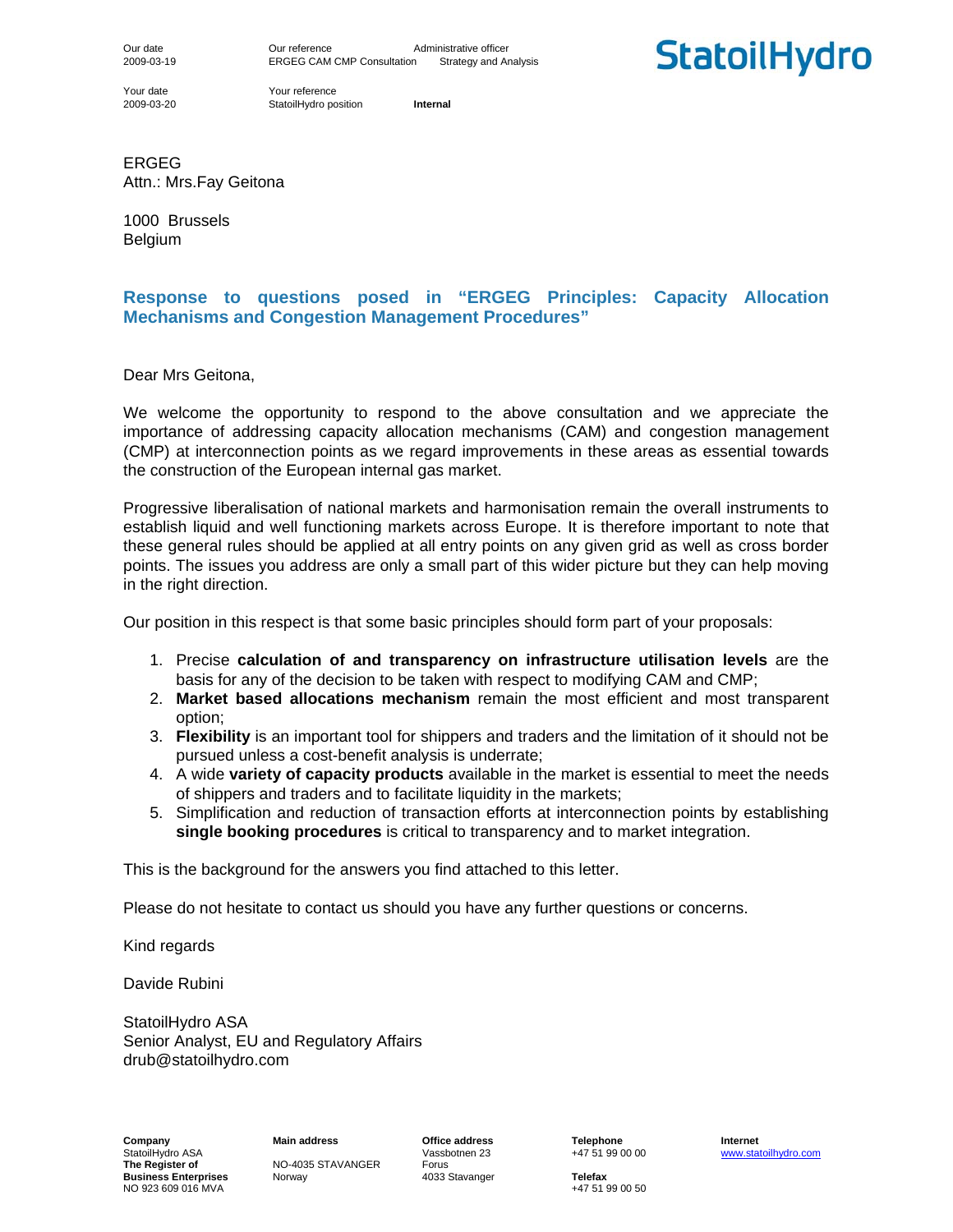### **Questionnaire**

### *1. Do you agree with the problems that ERGEG has identified with capacity allocation and congestion management? Are there other aspects that should be taken into account?*

On a general level we would like to stress that effective transmission unbundling works as a general precondition and appropriate incentive environment for efficient capacity allocation mechanisms (CAM) and congestion management procedures (CMP). From an equally high level perspective we would also like to underline that poor CAM and CMP, by not solving contractual congestion problems, could have a perverse effect and lead an overly high demand for new investment as market participants would see this as the only way of obtaining capacity.

This said we welcome the recognition that in some European markets, problems exist with regard to CAM and CMP both in the long and in the short term.

We share the ERGEG view that capacity mismatch and different nomination procedure at interconnection points substantially limit the ability of the markets to integrate and to respond efficiently to price signals. Differences in products and units of measure create unnecessary barriers and put additional constraints on the development of secondary markets. Limited information and non optimal communication procedures on available capacity, gas flows, supply/demand balance, pricing and volumes sold under each capacity product prevent new entrants from accessing markets and hamper the possibility for any CAM or CMP to work properly.

In contrast, we question the decision to limit the scope of the prospected new guidelines on CAM and CMP for interconnection points in Europe. Market dominance is often the consequence of the control exerted by incumbents on import pipelines at the borders with Europe. Hence a major contribution to enhanced competition in the Internal Gas Market would come from unlocking capacity at import entry points. ERGEG should consider including reference to such points.

We remain concerned about the lack of reference to any harmonization mechanism in those situations where transmission system operators adjoining more than one system choose to apply different terms and conditions at the interconnection points to different systems.

Where suggested principles are only to be applied to congested or potentially congested points, as the consultation document indicates, we fear this may lead to increased complexity and confusion on a pan-European basis, as different rules could consequently emerge between different interconnection points.

### *2. The scope of ERGEG's principles and of the derived proposals covers bringing capacity to the market where there is currently contractual congestion. Do you agree with this approach?*

We expect that the solution proposed by ERGEG would bring some capacity to the market where there is currently contractual congestion, but the overall goal must remain to improve the traded market throughout Europe.

Although we maintain our overall positive assessment of the analysis provided in the consultation document and we support the emphasis put on transparency, information requirements and communication procedures, as well as the general principles set out, it is not clear to us that the ERGEG proposal would be the best solution where contractual congestion occurs.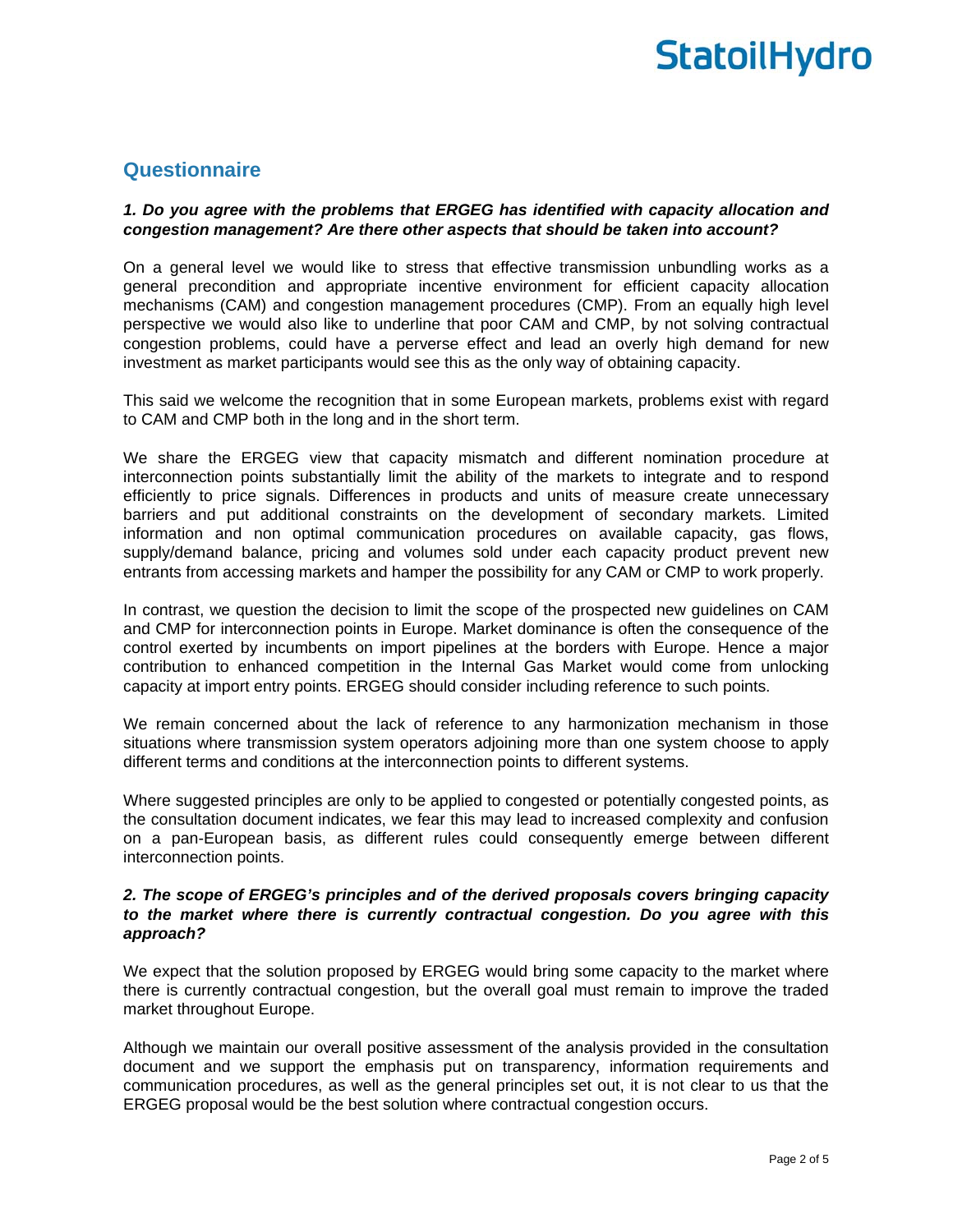### *3. In principle, European regulators consider FCFS allocation potentially discriminatory. Do you share this view? What do you think about the proposed mechanisms (OSP with subsequent pro-rata allocation or auctioning)?*

We agree that FCFS is not an appropriate approach in a liberalised gas market and that it is potentially discriminatory, particularly where it applies to congested points. We are equally concerned about the underlying approach of FCFS being used for congestion management. For example, the principle of CMP described as Last Committed First Interrupted (LCFI) in the ERGEG paper is potentially discriminatory for the same reasons as FCFS is for capacity allocation whenever congestion is to be managed.

The primary allocation of existing capacity needs to be re-thought so that there is a market-based allocation method wherever congestion needs to be managed. This leaves us with a strong preference for an auction mechanism over any alternative solution. A pro-rata mechanism could create perverse incentives on shippers to over-estimate their requirements, to secure a greater proportion of available capacity and fails to externalize the right price while remaining open to some degree of uncertainty, in particular where a developed secondary market for capacity is not in place. Conversely, an auction has the inherent ability to discover the value of capacity and leads to a more efficient use of the available resources.

Finally, any investment decision for additional capacity should be based on a pre-agreed economic test that has been defined between the regulators, TSOs and market participants. Any related assignment of capacity at a stage where a final investment decision is far from being taken should be avoided to prevent strategic behaviour that could ultimately jeopardize the actual realization of the new capacity.

### *4. In your view, what is the future importance of the proposed capacity products (firm, interruptible, and bundled) and of the proposed contract duration (intra-day up to multiannual)?*

Market participants need a variety of standardised capacity products to be available. We consider that flexibility in terms of product choice and duration at the primary allocation stage, not only provide a better opportunity to get a shipper's capacity portfolio right, but importantly reduces the reliance on second best measure to deal with contractual congestion, i.e. UIOLI procedures, especially in those markets where limited liquidity is available. Moreover, any definition of ceilings and pre-determined quotas of products of a given duration may fail to respond to market needs. Hence we think such measures, i.e. quotas of products of a given duration, should remain a last resort option to be recalled only where major competition concerns are in place.

### *5. What is the role of secondary capacity trading?*

Secondary capacity trading is a tool for optimising shipper trading portfolios. In a fully functioning liquid market, shippers have no desire to miss market opportunities, carry imbalance positions or not deliver on contracts, nor do they wish to pay for capacity, which they no longer require, provided they have the confidence that a proportion of capacity is available to meet shorter term requirements.

A properly functioning secondary market discloses the price of congestion. For points with no congestion, the secondary market would compete with primary capacity prices, both firm and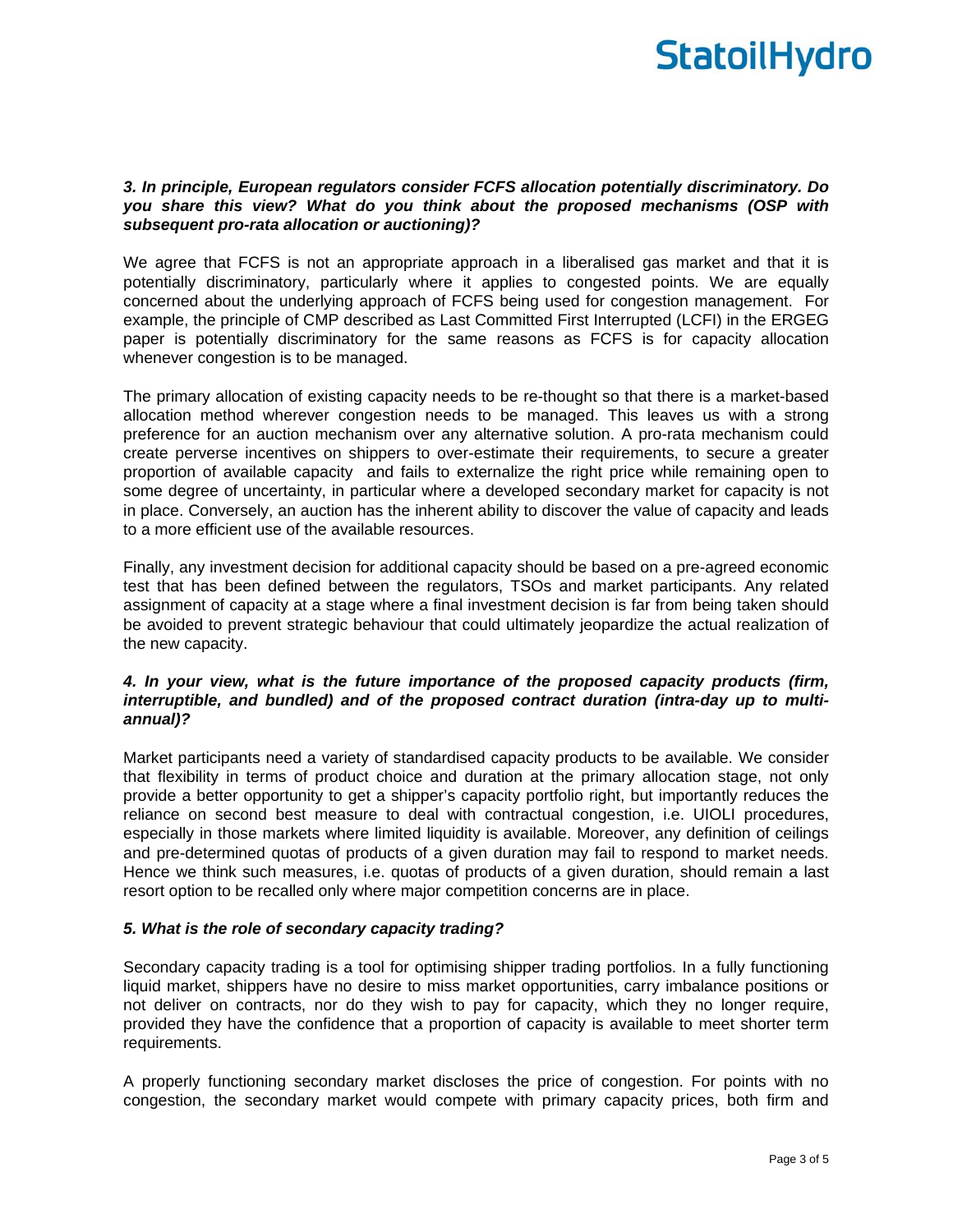interruptible. For congested points the value represents the economic costs of alternative optimisation solutions. In doing this secondary markets offer a mechanism for efficient allocation.

We would strongly support any measure that would favour the development of liquid secondary capacity markets. We also believe that the EASEEgas CBP on secondary capacity trading should immediately be implemented by all TSOs to match the already established deadline the end of May (see the CBP on www.easee-gas.org). Only with a short transfer lead time is it possible to utilise capacity offered on the secondary market.

### *6. How do you assess the proposed measures to enhance the availability of firm capacity and to improve short-term and long-term congestion management?*

Broad access to flexibility is a crucial element in the creation of liquid energy markets as it allows responses to changing market conditions. Re-nomination rights are widely acknowledged as essential for an efficient gas market to be able to respond to volatile demand or market signals in general.

The proposal to limit re-nomination rights would restrict the ability of market participants to supply flexible products, including physical and virtual storage and production and import flexibility. Restriction of re-nomination rights would be especially problematic for markets that continue to have hourly balancing requirements.

In particular, restricting re-nomination rights could lead to:

- Inaccurate and even misleading information as nominating too far in advance is unlikely to provide a very accurate representation of actual flows.
- Influence a shipper's decision to self-interrupt if they are unable to re-nominate to reflect it.

Concerns also exist with respect to how shippers might be penalised, were they to move outside of the tolerance band, within the relevant balancing regime, as charges may be incurred where there is a significant divergence between nominations and actual flows.

Practical examples of the application of ERGEG's particular approach to curtail re-nomination rights should therefore be worked through and compared with alternative approaches.

With respect to long-term congestion management, our main concern remains the need to provide clearly defined and extensively discussed ex-ante conditions for the withdrawal of unused capacity. Once more the development of a functioning and liquid secondary market would provide the necessary incentives leading shippers not to sit on unused capacity but in principle it should be up to the shipper to decide what it is doing with the capacity. Alternatively creating incentives to sell it on the secondary market when they are not planning to use is a good idea.

### *7. What are your views on the proposals? Do they address the problems? Will they lead to more effective capacity allocation methods being developed?*

With its initiative, ERGEG chooses to focus on enhancing the availability of short term firm capacity rather than long term. Whereas we believe that the integration of European markets does require the release of additional – short and long term – transmission capacity, we also believe that there